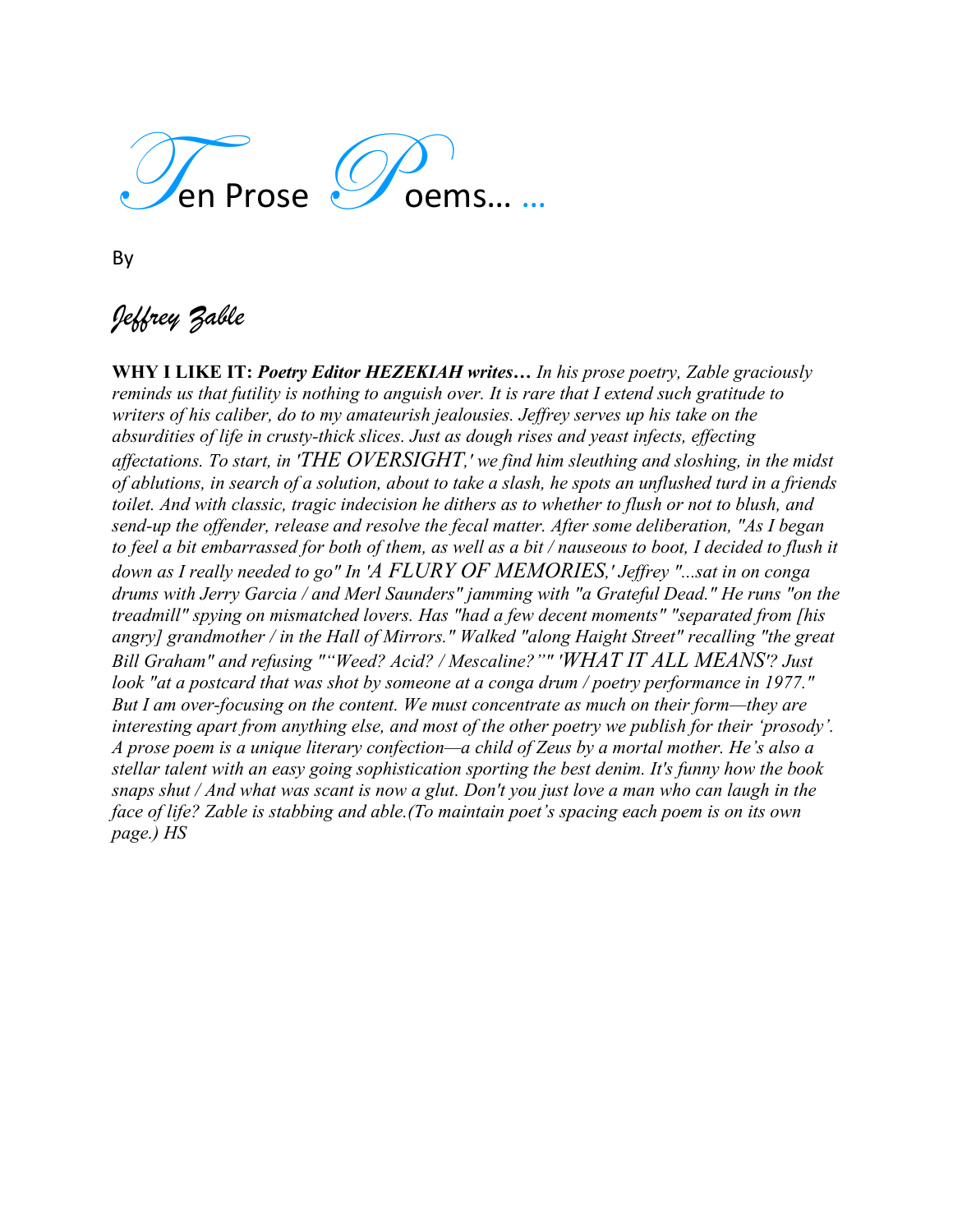#### THE OVERSIGHT

So, I was at a friend's house the other day and using their bathroom I immediately discovered a turd sitting in the bowl, and staring down at it for a moment, I pondered whether I should immediately flush the toilet to do my business or urinate on top of it before giving it a flush. I then wondered whether it was my friend's wife who forgot to flush before she left or whether it was my friend's turd sitting there. As I began to feel a bit embarrassed for both of them, as well as a bit nauseous to boot, I decided to flush it down as I really needed to go and get back to my friend who was waiting for me in the living room. And then I considered whether I should tell him what I discovered or just leave it alone, assuming that the turd sitting there was an oversight and that more than likely it rarely happened that either of them left a turd and such a big one—siting there like that. And so, after I flushed, did my business, and flushed again, I returned to my friend with a sly smile on my face, which he didn't seem to notice. . .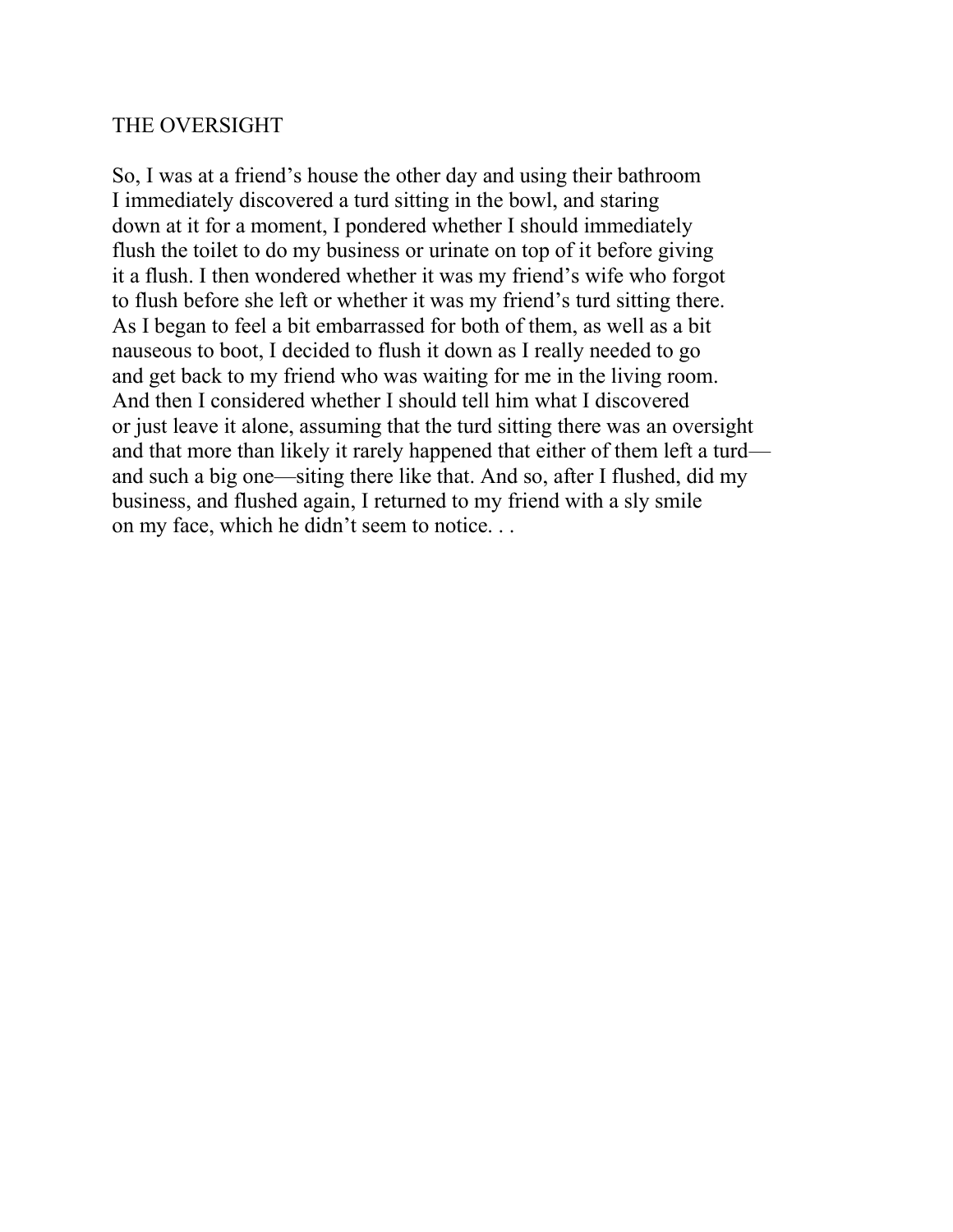#### A FLURY OF MEMORIES

Even though I was telling him the truth that I sat in on conga drums with Jerry Garcia and Merl Saunders one time at Merl's house he thought I was bullshitting, or so it seemed because he showed no reaction. But when I went on to say that Merl moved into the house up the street from my parents' house; that I got to know him a bit and played with him alone on a couple of occasions, I became more credible as he responded, "That must have been something, playing with two legends like that!" To which I responded, "I really didn't think of Jerry as a legend. To tell you the truth, I didn't care much for his guitar playing nor was I ever a Grateful Dead fan, whereas I thought Merl was a fine keyboard player and was honored that he invited me to sit in with him." And it seems so strange to think of those times, years after both of them have been gone, both of my parents now gone, and most of the people on the block but a flurry of memories. . .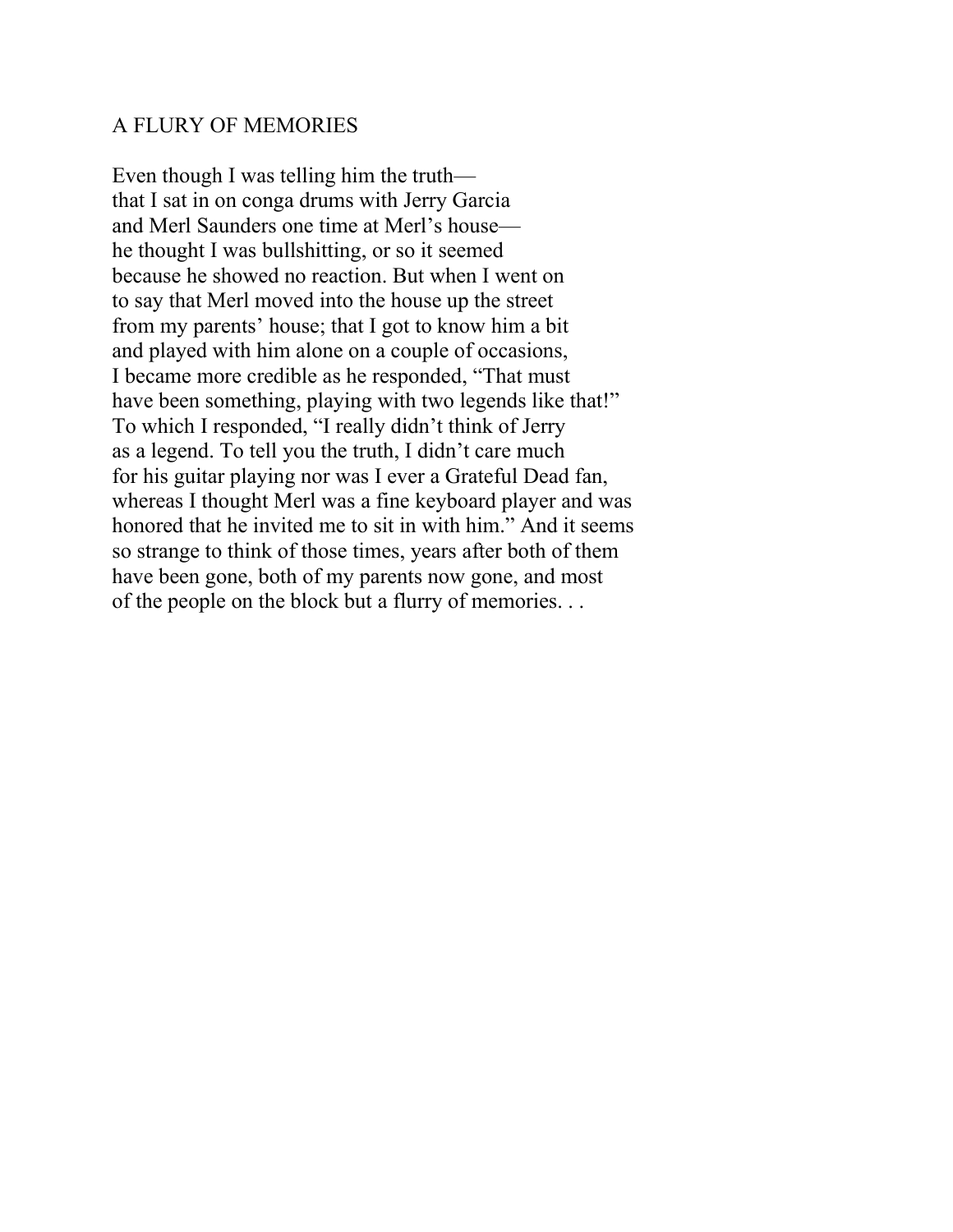# THE RELATIONSHIP

Running on the treadmill at my gym in front of the window, I see this old guy approaching with a beautiful woman on his arm. He stops in front of the window about 7 to 10 feet away from me and not noticing me at all, or caring about anyone else walking by, he turns the woman toward him and begins kissing her.

Now he's got to be around 80 years old, a Caucasian guy who's in good shape for his age, and he looks like he could be wealthy as well.

The woman is African-- or at least she looks African to me- and she's got to be 55 to 60 years younger than he is.

After a couple of minutes of watching him kiss and hug her, she gently pushes him a step back by putting her hand on his chest. This doesn't deter him in the least as he immediately closes the gap and begins kissing her again.

As I continue to watch, I'm feeling a bit uncomfortable for the woman thinking it was probably a desperate situation that brought them together, and at the same time I'm feeling happy for the old guy who seems to be in love.

After she pushes him a step back once again, she then takes his hand and leads him across the street, as I continue to run and simultaneously watch them until they're completely out of view...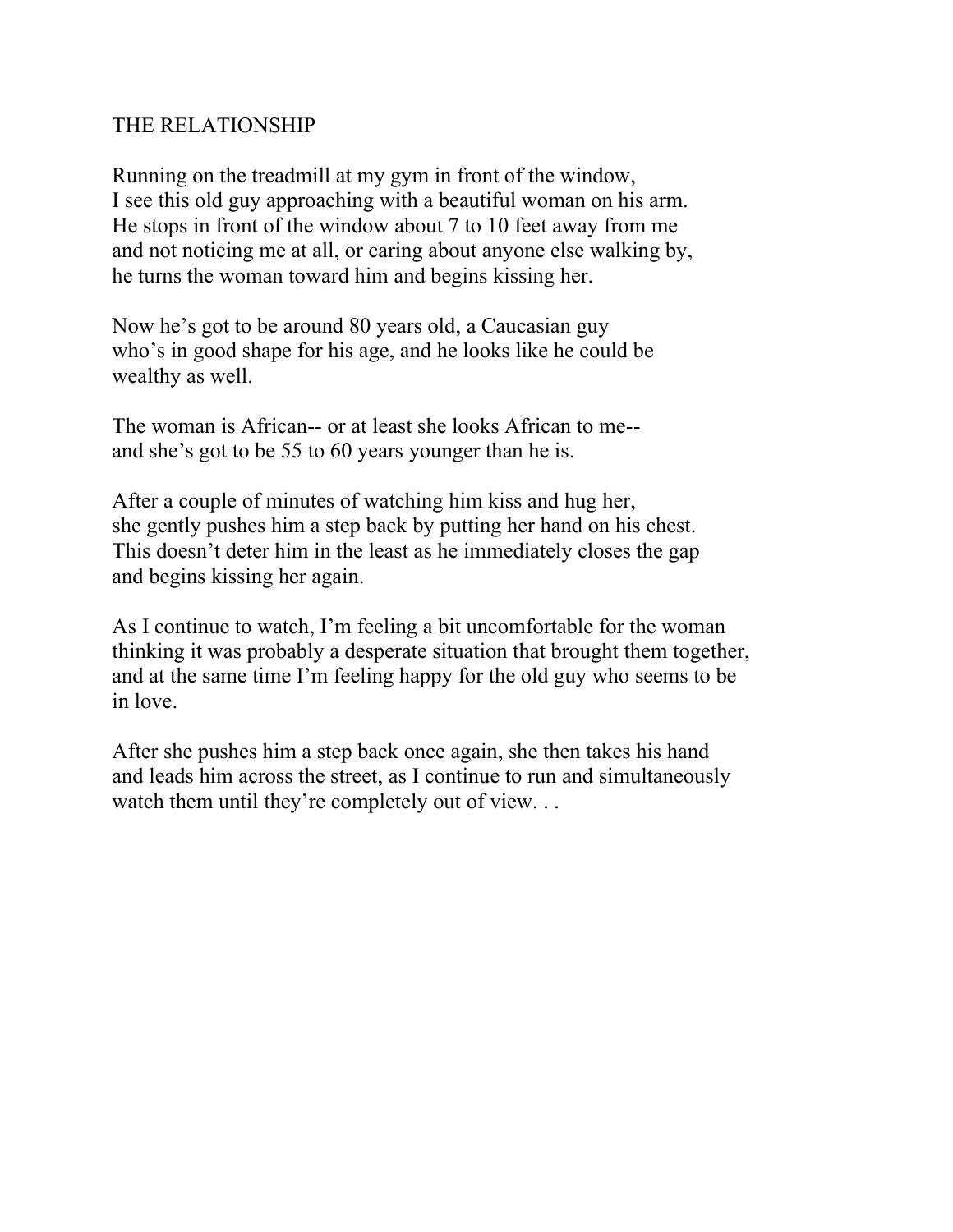# BEING HERE

I surely didn't ask to be here, and though I've had a few decent moments, all of which might add up to the latter part of a day, I'd more than likely have said, "Thanks, but no thanks. I appreciate the offer, but I think you should offer it to someone who'll be much less susceptible to it all; someone who'll be able to roll with the punches and laugh like they really mean it. . . something I wouldn't be able to do..."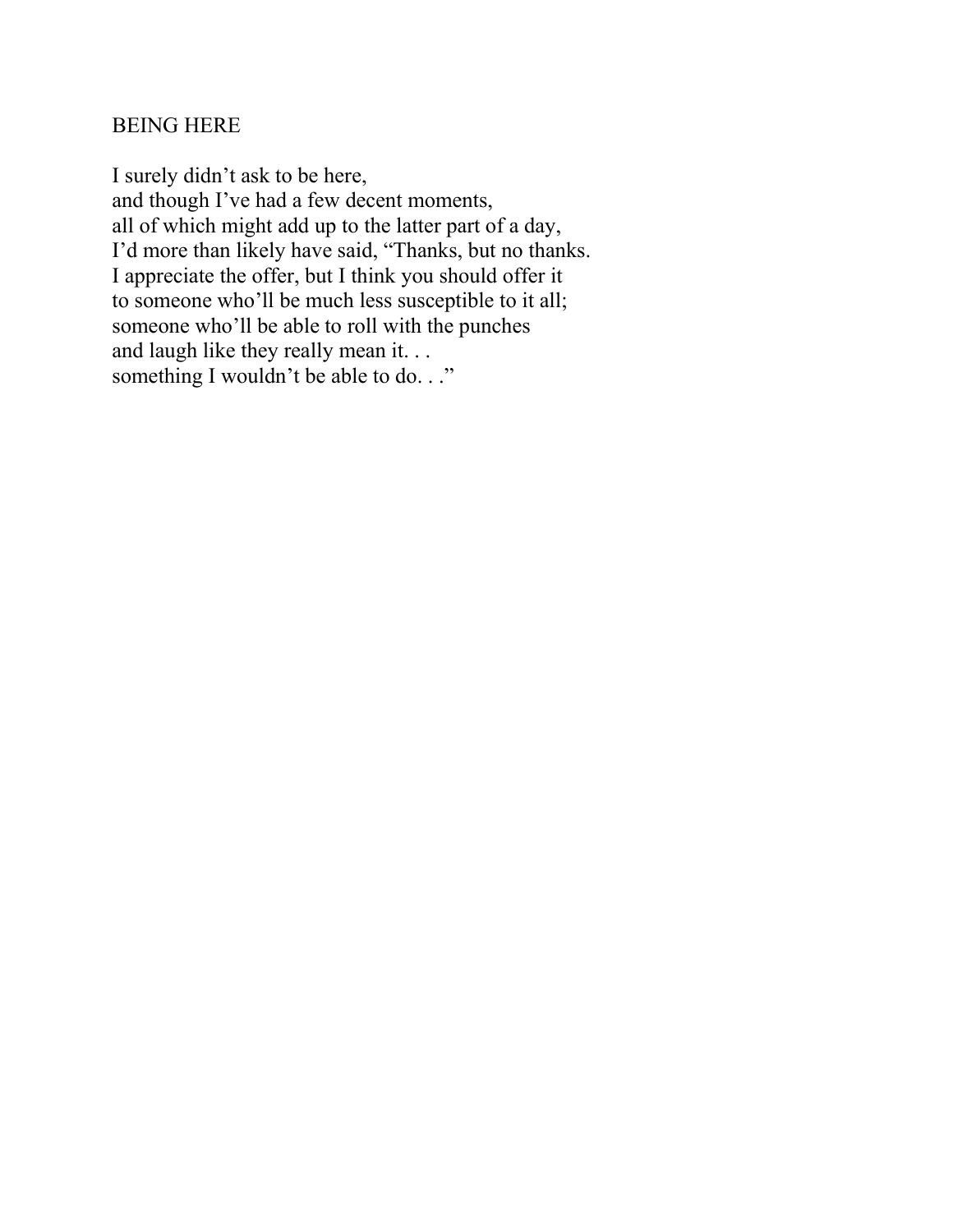# PRETTY MUCH

I still kind of remember what it felt like getting separated from my grandmother in the Hall of Mirrors at the Funhouse, screaming and running around in a panic, finally calming a bit when some nice lady took me by the hand, said she would take me to my grandmother who was waiting outside, more angry than comforting, which is pretty much how I remember her. . .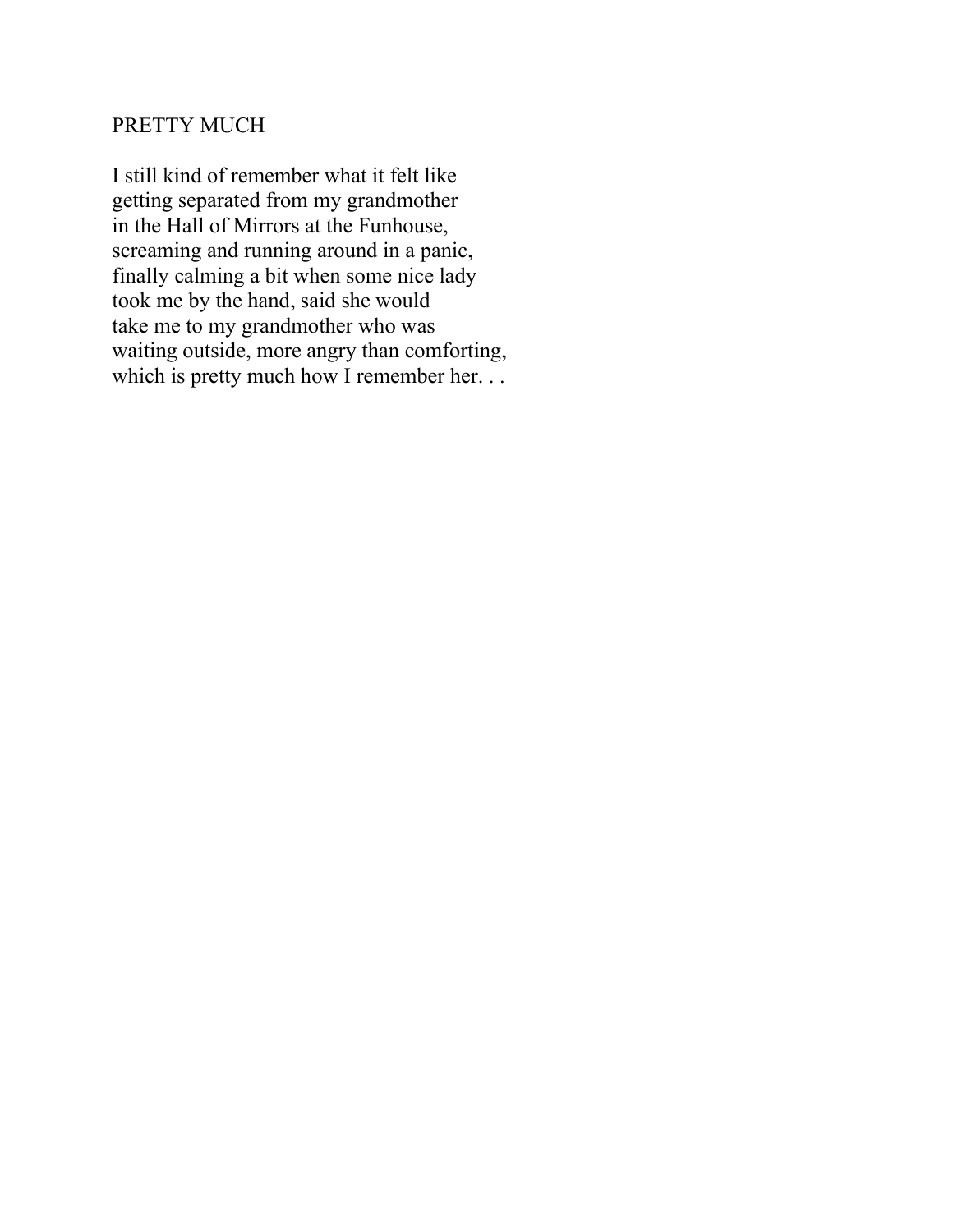#### **MEMORIES**

I'm walking along Haight Street to the post office when some Deadhead looking guy comes up to the side of me and says, "Weed? Acid? Mescaline?" three words together that immediately remind me of the time when I used to stand in line at the original Fillmore West, waiting to get into a Friday or Saturday night show in which some guy was always walking along the line saying, "Weed? Acid? Mescaline?" And also, quite often, the great Bill Graham could be seen outside straightening out the line and telling people that the other line was for buying tickets and that the line we were in was only for those who already had tickets. And I can picture Bill's face, and remember that sometimes if I was close enough to him and if he was facing toward me, I'd say something like, 'I hope it's a good show tonight, Bill!" to which he never responded, but then I seldom saw him respond to anyone, and in fact he seemed like a pretty uptight guy, but aside from that I appreciated that he produced some of the greatest music concerts that I ever saw, and it was the group, Santana, that got me interested in conga drumming and eventually Afro-Cuban folkloric music that I've been into since I was in my late teens and all I can say is that I miss those Fillmore West concerts as I used to go 2 or 3 times per month with friends and usually smoked and drank a little before a show, and now all I have are memories as I say, "No thanks!" to the Deadhead looking guy, who immediately turns and walks away, as I continue on to the post office. . .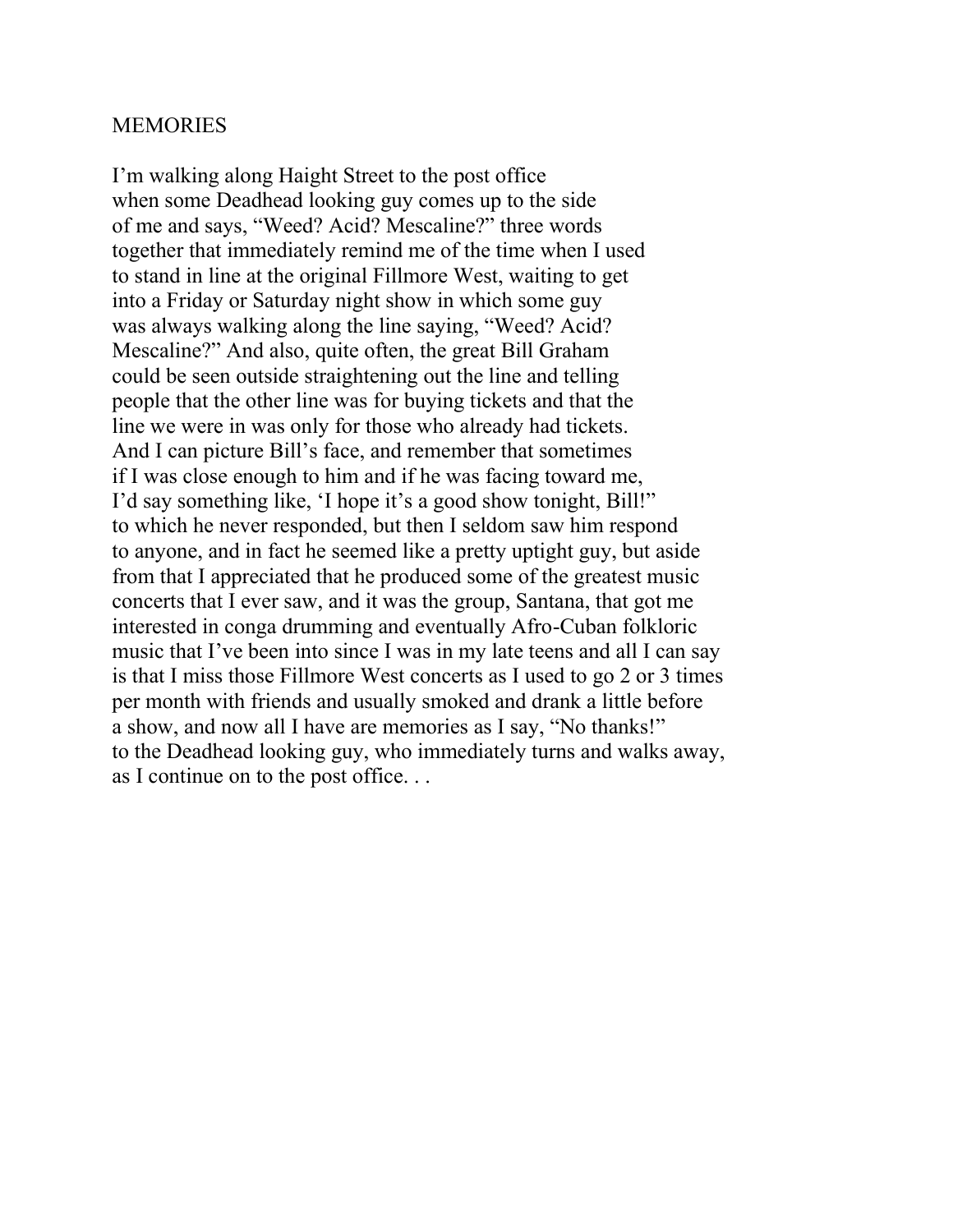# GROUP THERAPY

I remember this woman named Melissa telling us about killing a homeless man who jumped out in front of her car. That she agonizes over it while awake and even in her dreams. That she just wishes she had seen him a split second earlier. That this experience is but one of the many things that she agonizes over.

Regarding the accident, I recall saying something to the effect that this could have happened to any one of us and that by virtue of being here and working through the pain, she was helping herself to eventually move on.

And I recollect that after I said what I said, I wondered whether I was helping myself to move on from my own personal suffering. . .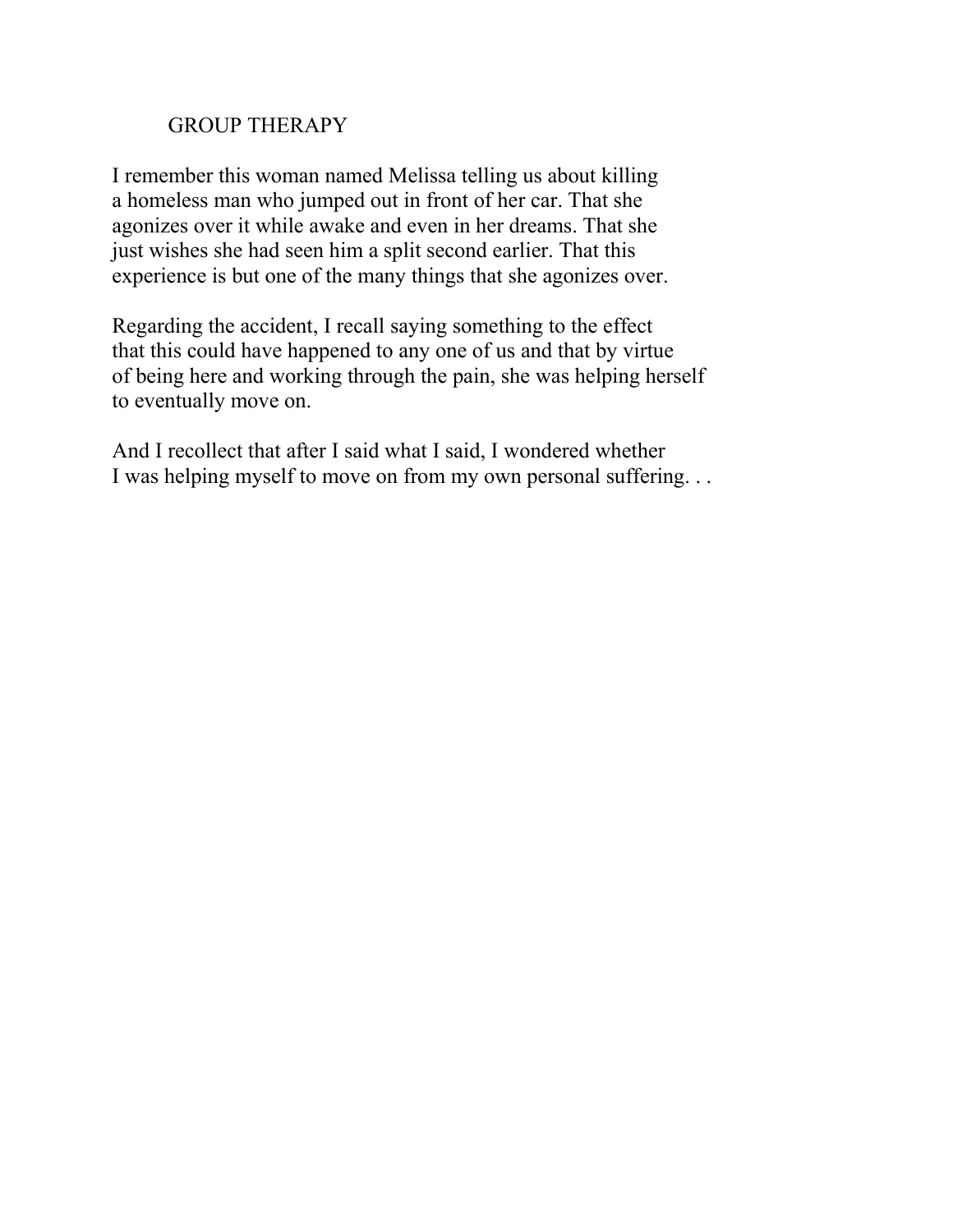#### ONE TIME WHEN I WAS IN SAN JOSE COSTA RICA

I met this prostitute who was originally from Russia, and thinking it was a bit strange to meet a prostitute from Russia working in a Spanish speaking country, I told her so and little by little she told me her story, the main thrust of which was that she was 'owned' by the Russian mafia and they had her there because they thought she could make them a good deal of money because she was out of the ordinary, being a white skinned Russian woman. And she went on to tell me that she had to do so many customers per day or her life would be in danger and that the bosses only gave her enough to live- live, meaning just enough to pay for very cramped living quarters, food, and clothes which were mostly picked out for her. She said that she got caught doing this type of work in Russia and that now there was no place to hide; that if she ran away they would find her and kill her immediately. I wanted to ask her a lot more, as she seemed like a sensitive, aware person who no longer had any freedom of choice, but as I was feeling sad listening to her I decided not to. And after we said goodbye, I imagined seeking out her bosses and killing each one of them very slowly, torturing them unmercifully for what they were doing to her and no doubt to other women as well. And over the years, from time to time, I still remember her face, the sad innocence of her eyes, like an abandoned child with no place to go...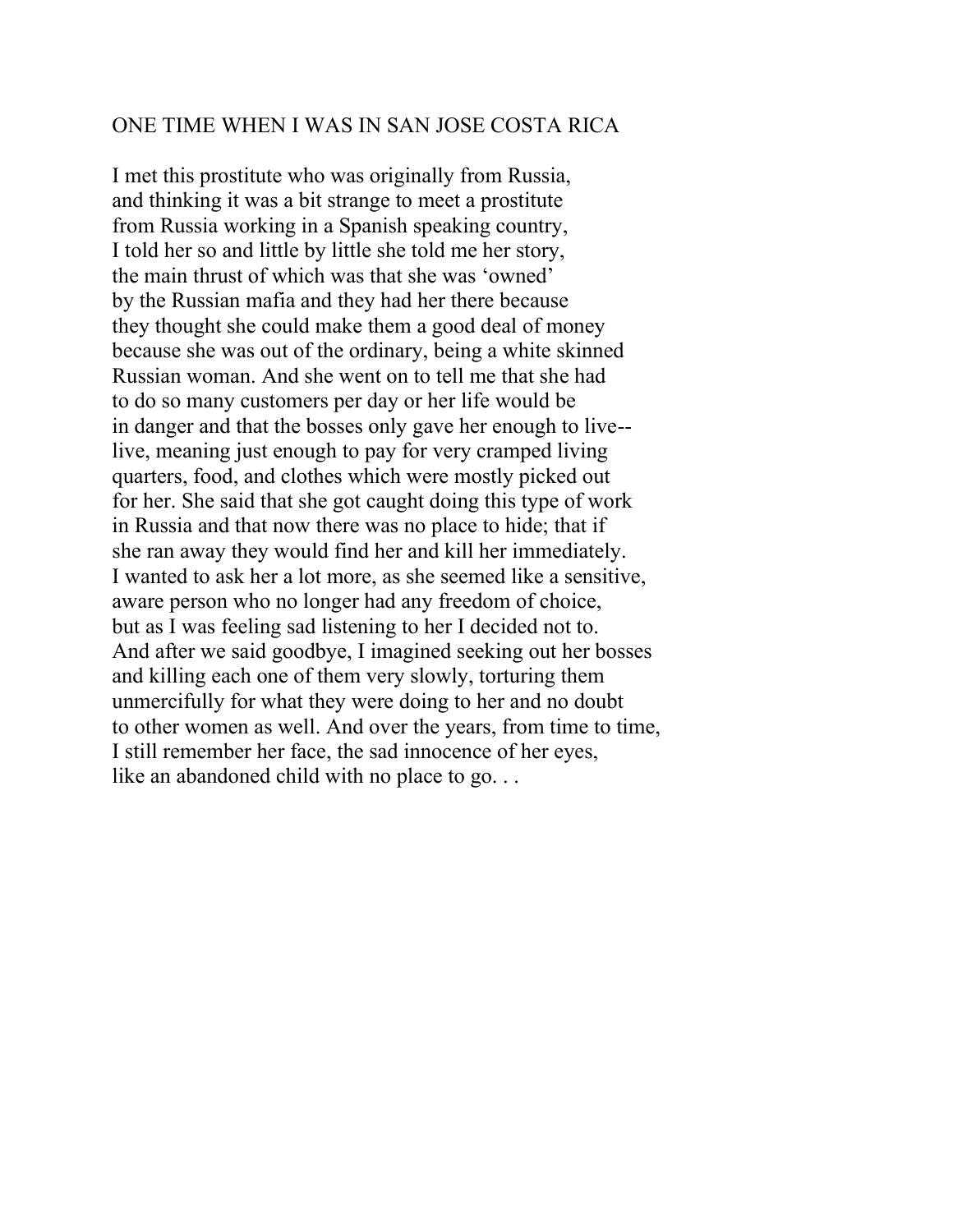# THE ASKING

Most all of my friends look good on paper, and with regard to Facebook some of them truly look like saints, as one is only exposed to the positive with regard to their personal relationships, community service, talents, and dedication to helping make the world a better place.

Now, of course, some of what they present is true, but mainly what gets me is that these same people are also assholes in ways that are never revealed on social media.

One who doesn't know any of these people as I do, would miss first-hand the pettiness, narrowmindedness, self-centeredness, pompousness, and general nastiness of their personalities, that easily appears when one disagrees with them or disappoints them in some way.

This is what truly astounds me, because if all you were exposed to was their resume or Facebook page, you could become quite envious to the point that you'd say to yourself, "What is wrong with me that I'm not more like them!" believing they are special in ways that completely sets them apart. . .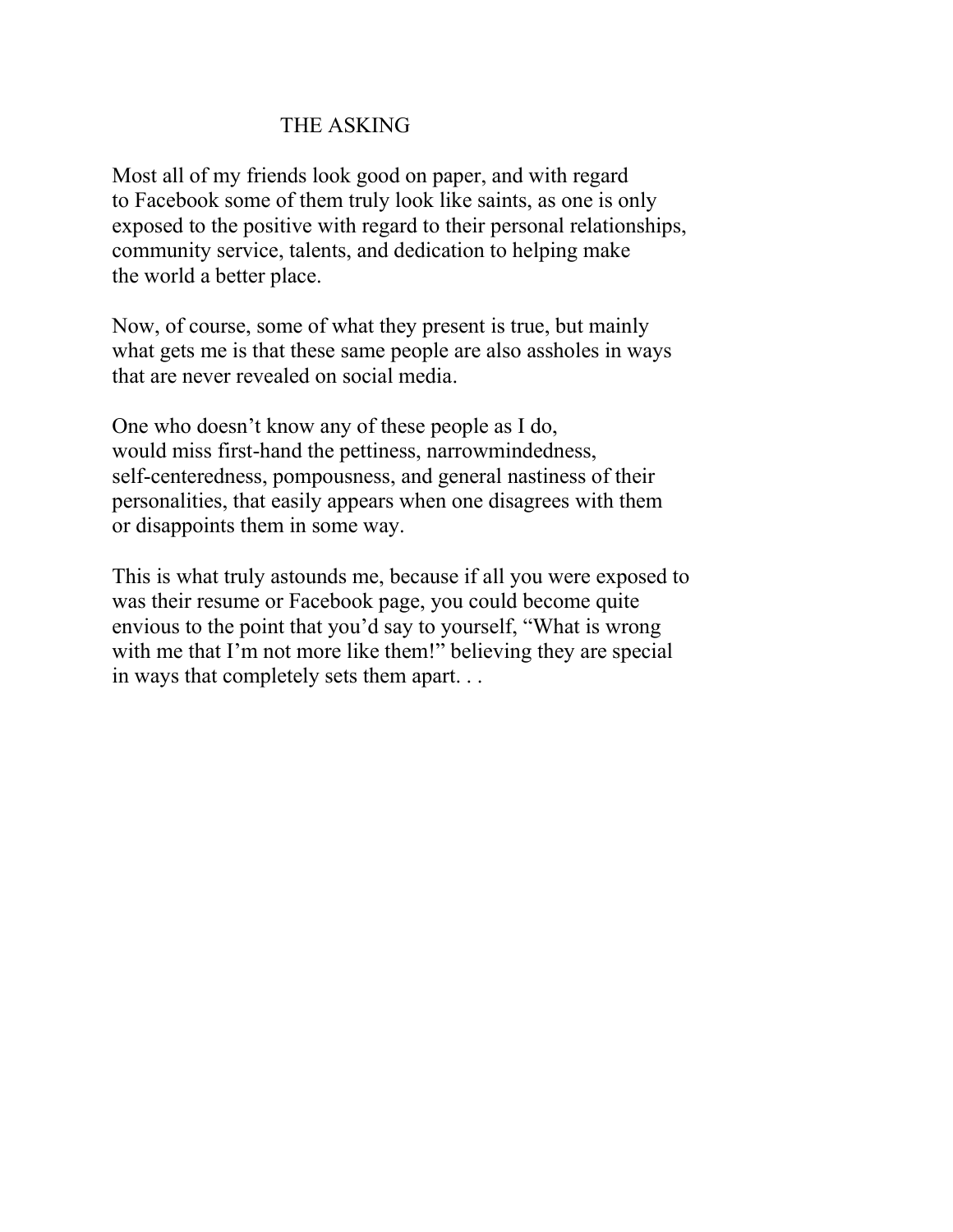### WHAT IT ALL MEANS

Looking at a postcard that was shot by someone at a conga drum/ poetry performance in 1977 that included me, Tom Cuson, and Andrei Codrescu, I'm struck by how much hair I had then in comparison to what I have now. And though I never saw Andrei again after that gig I did follow some of his progress to stardom as a writer, commentator, and film maker. As Tom moved to Germany with his wife and became a German citizen I eventually lost contact with him, and strangely enough heard of his passing from a heart attack from a fellow poet named Kush who happened to be walking across the street while I was driving. I honked my horn, he got in the car and then told me about Tom's passing. I remember feeling shocked and saddened by the news. Kush also said there was going to be a little memorial for Tom on Friday evening, which I wound up not attending. And that was the last time I saw Kush as well. So, what does it all mean!? I don't know what it all means, but as I look at the photo of Tom, Andrei, and myself, I somehow wish I could relive some of those times, for even though they were difficult times, they were probably some of the best of my life...

#### **THE POET SPEAKS:**

*As to the poems here, I can't say that anything in particular inspired them except that it seems that lately I've been writing more narrative poems. I'm having a lot of personal memories, which I have no doubt have been influenced by the fact that I've spent a lot more time alone during Covid, but more poignant and painful was the fact that I lost two important people in my life in 2021. My mother passed away and I lost a good friend who I'd known for many years. In general, I've been influenced by many different styles of poems and poets from many different cultures. Off the top of my head, some of the poets who have had 'poetic influence' on me include Octavio Paz, Paul Eluard, Pablo Neruda, Charles Bukowski, Russell Edson, and Mark Strand. Poetry has always been a form of therapy for me, a place in which I can explore what's inside and attempt to be as real as possible with myself. I will say that writing poetry hasn't always been cathartic, as sometimes what I've written has only led to more questions about myself-- questions that can make me feel uneasy. . . questions that lead into another poem in an attempt to make some sense of it all. . .* 

**AUTHOR BIO:** Jeffrey Zable is a teacher, conga/bongo/percussionist who plays for dance classes,rumbas, and Latin music gigs around the San Francisco Bay Area. His poetry, flash fiction, and non-fiction has appeared in hundreds of literary magazines and anthologies,